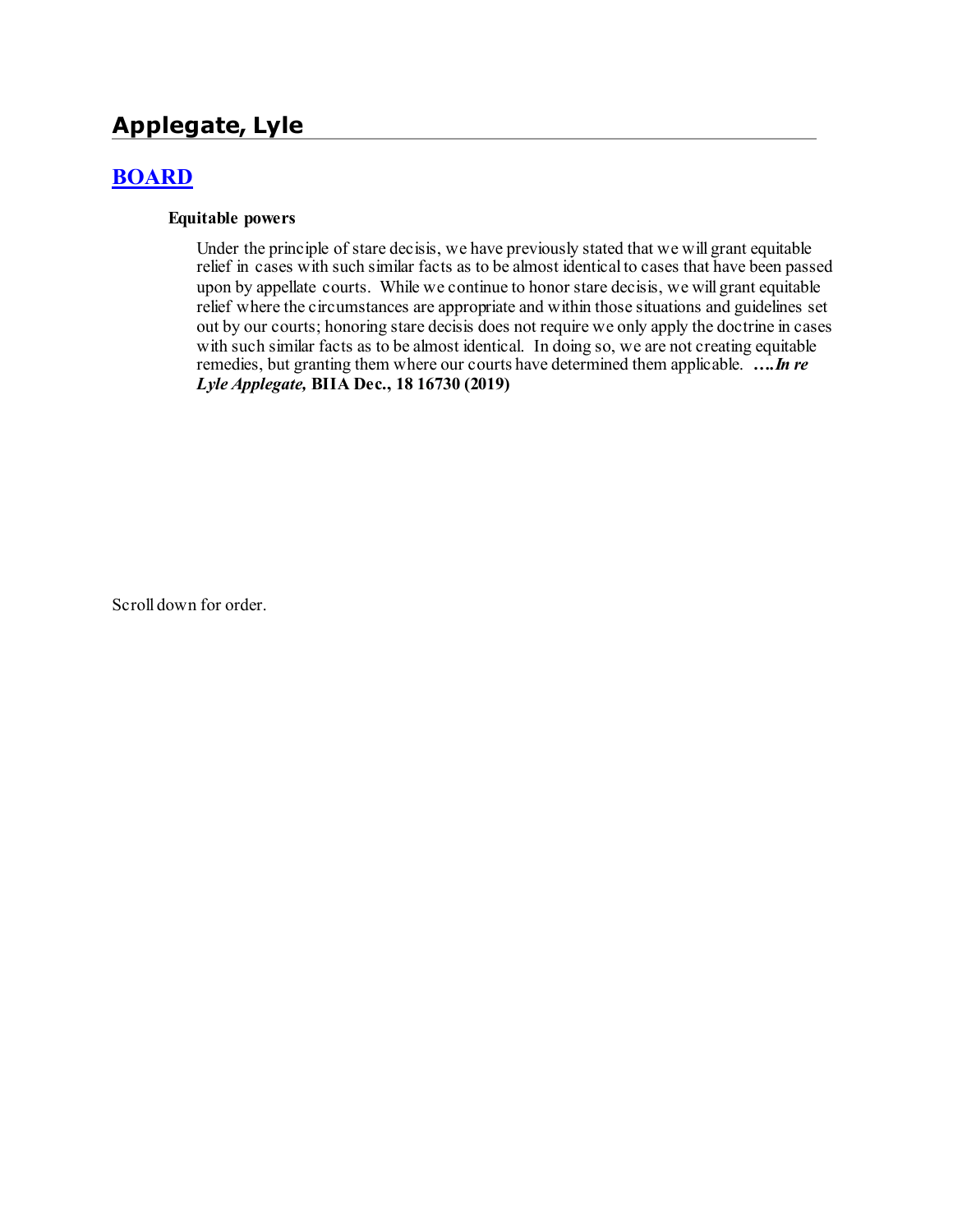#### **BEFORE THE BOARD OF INDUSTRIAL INSURANCE APPEALS STATE OF WASHINGTON**

**)**

**) ) )**

**IN RE: LYLE R. APPLEGATE ) DOCKET NO. 18 16730**

**CLAIM NO. SJ-90338**

#### **ORDER VACATING PROPOSED DECISION AND ORDER AND REMANDING THE APPEAL FOR FURTHER PROCEEDINGS**

Self-insured employer CenturyLink, Inc., appealed the Department's April 18, 2018 (second) order affirming its February 22, 2018 (first) order allowing and closing worker Lyle Applegate's claim for occupational hearing loss. The Department contends that CenturyLink's appeal was untimely, because the Department had no statutory authority to issue the second order, and the employer appealed the first order more than 60 days after it was communicated to it. Our industrial appeals judge agreed with the Department and dismissed CenturyLink's appeal based on our lack of authority to review a Department order that had become final and binding. We conclude that while CenturyLink did not timely appeal the Department's first order, and the Department's second order must be vacated, CenturyLink is entitled to equitable relief from its failure to timely appeal the Department's first order. The Proposed Decision and Order of April 25, 2019, is vacated and this appeal is **REMANDED FOR FURTHER PROCEEDINGS**.

#### **DISCUSSION**

#### **1. Facts**

Based on the parties' cross-motions for summary judgment, the following facts are not disputed:

30 31 On February 22, 2018, the Department issued an order allowing and closing Mr. Applegate's claim for occupational hearing loss arising from his employment with CenturyLink, Inc. The employer's counsel filed a notice of appearance with the Department on February 27, 2018. On April 18, 2018, the Department issued a second order, which affirmed the February 22, 2018 order. CenturyLink received the second order on April 20, 2018, approximately five business days before its appeal rights to the first order would have lapsed. (This assumes the employer received the first order on February 26, 2018, three mailing days after it was issued. The record is not clear as to when the employer received the first order.) The order expressly advised the parties that they had 60 days from the date they received the order to file an appeal. Within 60 days after the first order was communicated to CenturyLink, it had no reason to believe that the Department issued its second order without statutory authority. In particular, within 60 days after the first order was communicated to CenturyLink, it was not privy to information that could have alerted it that the Department issued

32

1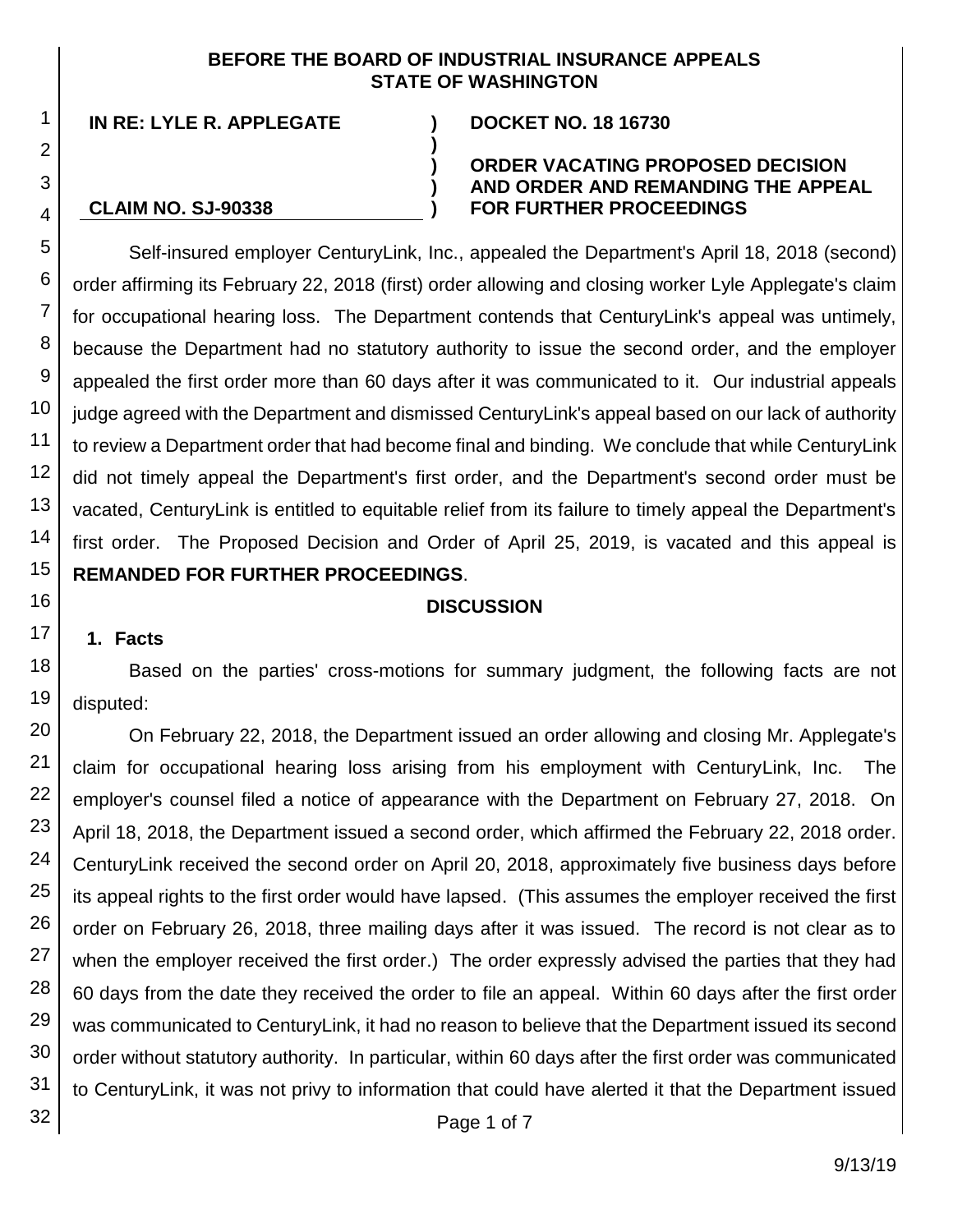the second order without statutory authority, such as if a protest was filed by Mr. Applegate, his medical provider, or some other interested party. In discovery, the Department admitted that it "sometimes" receives protests from workers that the workers fail to send to the employer.

4 In reliance on the Department's second order, CenturyLink did not file a request for reconsideration or appeal of the Department's first order within 60 days of the date that order was communicated to it. Instead, CenturyLink filed an appeal to the Department's second order on June 12, 2018, within 60 days of the date that order was communicated to it. After it appealed the Department's second order, in formal discovery before the Board, CenturyLink learned for the first time that the Department had construed CenturyLink's counsel's notice of appearance as a protest to the first order, and that it had done so "mistakenly."

## **2. The Department lacked authority to issue the order dated April 18, 2018, and the order is incorrect as a matter of law.**

13 14 15 16 In law, without any consideration of equity, our industrial appeals judge properly analyzed this appeal and correctly concluded that CenturyLink in effect appealed an order that was incorrect as a matter of law and the order it purported to affirm had become final and binding. He concluded we have no authority to consider the merits of the February 22, 2018 or April 18, 2018 orders.

17 18 19 20 21 22 23 The analysis can be summarized as follows: CenturyLink's counsel's notice of appearance cannot reasonably be construed as a challenge to the Department's February 22, 2018 order; it was only a notice of appearance and it said nothing about challenging any order of the Department.<sup>1</sup> Because the Department received no valid protest to, or appeal of, the February 22, 2018 order it became final and binding under the law. And because no protest of the February 22, 2018 order was received before the Department issued its April 18, 2018 adherence order, the latter order was issued without statutory authority and must be vacated.

24 25 26 27 CenturyLink's citation to *Marley<sup>2</sup>* in support of a contrary conclusion regarding the Department's authority to issue the April 18, 2018 order is misplaced. *Marley* makes clear that the Department had **jurisdiction** to issue its April 18, 2018 order, and that **if** the employer had not appealed it, it would have become final and binding. But because the order *was* appealed and *was*

31 l <sup>1</sup> *Boyd v. City of Olympia*, 1 Wn. App. 2d 17, 30 (2017).

1

2

3

5

6 7

8

9

10

11

12

28 29

<sup>32</sup> <sup>2</sup> *Marley v. Dep't of Labor & Indus*., 125 Wn.2d 533 (1994).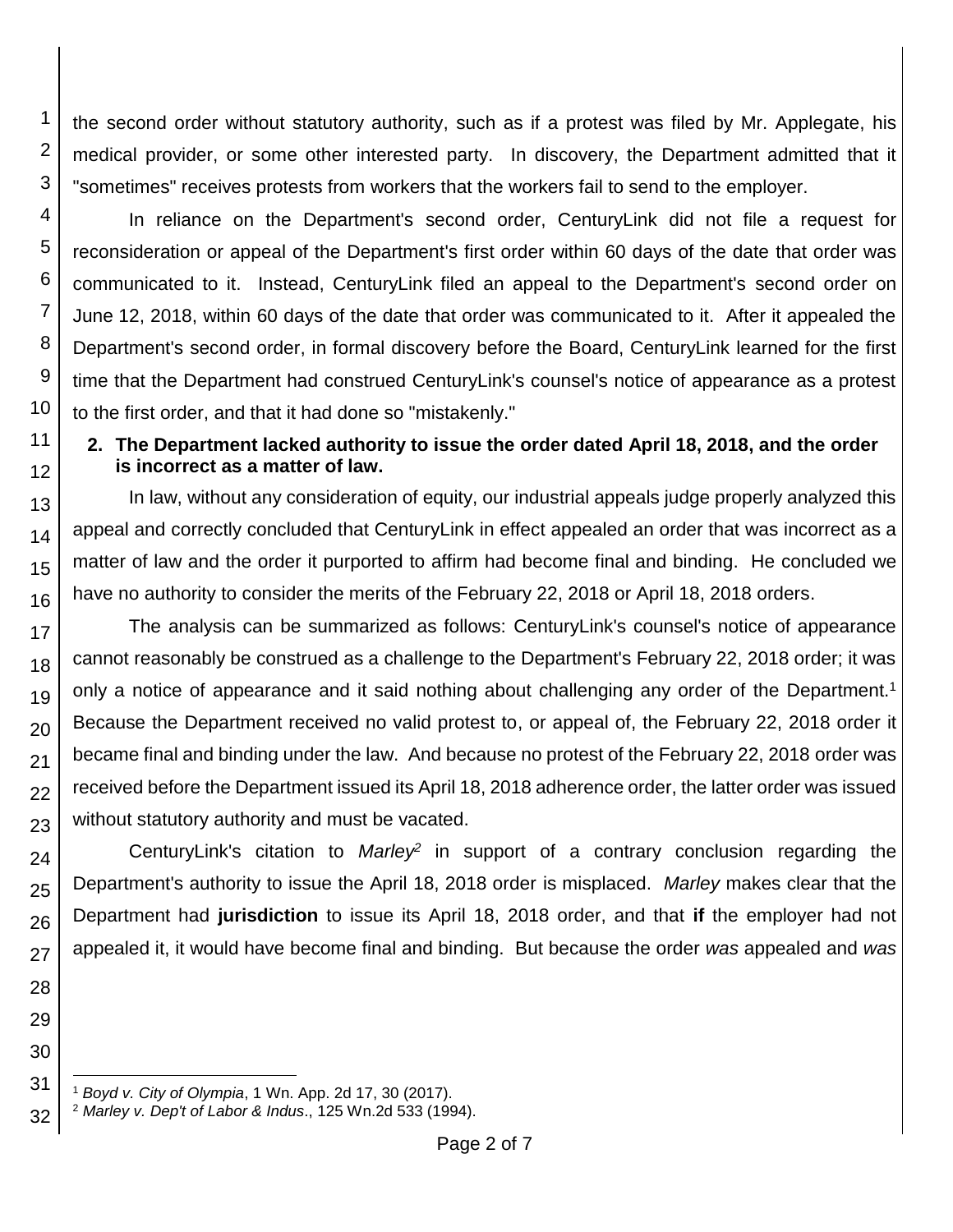issued without statutory authority, we have no choice but to vacate it based on the applicable statutes and our prior decisions.<sup>3</sup>

## **3. CenturyLink is Entitled to Equitable Relief**

CenturyLink contends that it is entitled to be equitably relieved from its late filing of its appeal to the Department's February 22, 2018 order. The Department counters that the employer has not shown its right to equitable relief, arguing among other points that we lack a stare decisis basis to grant such relief.

 Our courts have designed equitable doctrines "to relieve certain parties under special circumstances from the harshness of strict legal rules," <sup>4</sup> and have recognized "a very narrow equitable power . . . apart from the provisions of Title 51 RCW, to set aside actions of the Department."<sup>5</sup> In turn, we have recognized that we have jurisdiction to rule on claims based in equity.<sup>6</sup> We have an obligation to admit evidence relevant to such claims and to make findings and conclusions attendant thereto.<sup>7</sup>

 The Board's powers are limited to those the legislature has granted it. The legislative grant of authority does not include the exercise of broad equitable powers. <sup>8</sup> For nearly 40 years however, under the principle of stare decisis, we have stated that we will grant equitable relief in cases *factually similar* to cases that have been passed upon by courts of final jurisdiction. Our Supreme Court has defined stare decisis in ways that support application to those situations with identical or similar facts<sup>9</sup> and also describes stare decisis as "the doctrine of precedent, generally dictates that a court follow earlier judicial decisions when the same points of law arise again in litigation."<sup>10</sup> In certain circumstances we relied on stare decisis to apply equitable principles because, "Under those circumstances, the Board can say with reasonable certainty that failure to apply equity at this level would only result in its application at a higher level."<sup>11</sup> We declined to use stare decisis in cases in which we believed the facts were sufficiently dissimilar that we should not use principles of equity to

 

 

 l RCW 51.52.050; RCW 51.52.060; *In re Richard Wagner*, BIIA Dec., 88 0962 (1988); *In re Gregory L. Watson*, Dckt. No. 16 15362 (March 13, 2017).

 *Hyatt v. Dep't of Labor & Indus*., 132 Wn. App. 387, 398 (2006).

*Kingery v. Dep't of Labor & Indus*., 132 Wn.2d 162, 173 (1997).

 *In re William H. Place*, Dckt. No. 96 3023 (October 14, 1997).

*Place*, at 2.

 *In re State Roofing & Insulation, Inc*., BIIA Dec., 89 1770 (1991). *Floyd v. Dep't of Labor & Indus*., 44 Wn.2d 560, 565 (1954).

 *Roberson v. Perez*, 156 Wn.2d 33, 41 (2005) (citations omitted).

 *In re William H. Pingree,* Dckt. No. 91 0116 (May 19, 1992).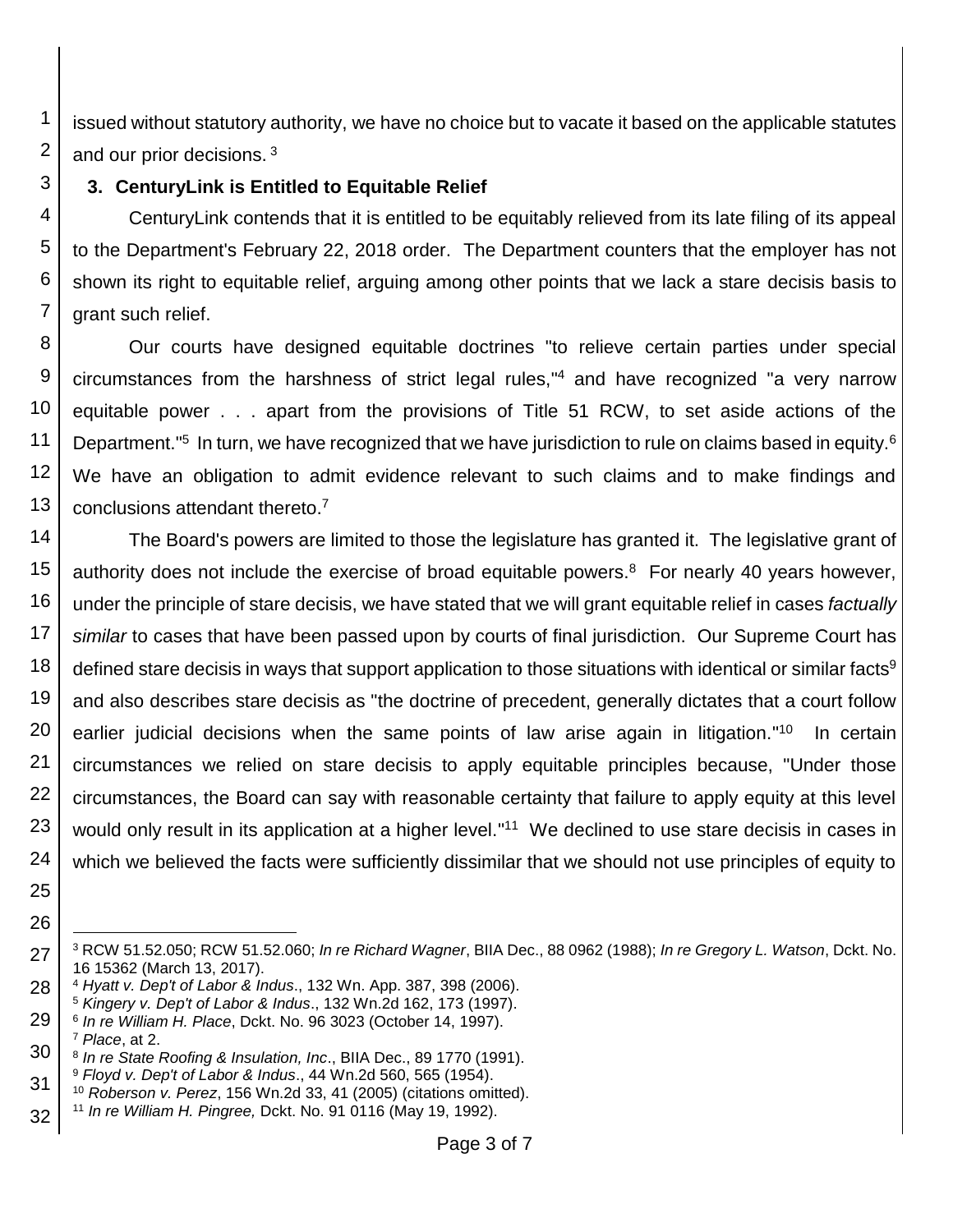1 2 3 4 5 6 7 8 9 10 11 resolve an appeal.<sup>12</sup> In other circumstances we will view the facts as sufficiently similar to appellate cases so that we can apply equitable principles to resolve the appeal.<sup>13</sup> The definitions of stare decisis acknowledged by the Supreme Court do not require we only apply the doctrine in cases with such similar facts as to be almost identical. We are able to apply equity if the facts allow us to apply equitable principles consistent with application of the principles by our appellate courts. We are fully capable of granting equitable relief within the guidelines set by our courts when we are confident that the courts would grant the same relief—without needing the facts before us to be nearly identical to those in a published court decision. We continue to honor stare decisis; we will grant equitable relief "where the circumstances are appropriate and within those situations and guidelines set out by our courts." <sup>14</sup> This standard ensures that we are not creating equitable remedies, but granting them where our courts have determined them applicable.

12 13 14 15 16 17 18 In the circumstances provided by this appeal, we believe CenturyLink is entitled to relief from the finality of the February 22, 2018 order based on the application of equitable estoppel. Equitable estoppel prevents a party from taking a position inconsistent with a previous one where inequitable consequences would result to a party who has justifiably and in good faith relied on the earlier position.<sup>15</sup> Our courts have implied that if all of the doctrine's elements have been established, the Department can be estopped from contending a party has untimely appealed its order in an industrial insurance case.<sup>16</sup>

19 20 21 22 23 24 25 26 When equitable estoppel is asserted against the government, the party asserting estoppel must establish five elements by clear, cogent, and convincing evidence: (1) a statement, admission, or act by the party to be estopped, which is inconsistent with its later claims, (2) the asserting party acted in reliance upon the statement or action, (3) injury would result to the asserting party if the other party were allowed to repudiate its prior statement or action, (4) estoppel is necessary to prevent a manifest injustice, and (5) estoppel will not impair governmental functions.<sup>17</sup> Our industrial appeals judge suggested that CenturyLink could only show "injury" by proving that Mr. Applegate's occupational disease claim is not valid. The law does not appear to support the contention. For

27

32 <sup>17</sup> *Silverstreak*, at 887.

<sup>28</sup> 29 l <sup>12</sup> *In re James Neff*, BIIA Dec., 92 2782 (1994); *In re Isaias Chavez, Dec'd*, BIIA Dec., 85 2867 (1987), *In re Ronald Jamieson*, BIIA Dec., 62,551 (1983);

<sup>13</sup> *In re Seth Jackson*, BIIA Dec., 61,088 (1982); *State Roofing.*

<sup>30</sup> <sup>14</sup> *State Roofing*, at 7.

<sup>31</sup> <sup>15</sup> *Silverstreak, Inc. v. Dep't of Labor & Indus*., 159 Wn.2d 868, 887 (2007).

<sup>16</sup> *Hyatt,* at 398.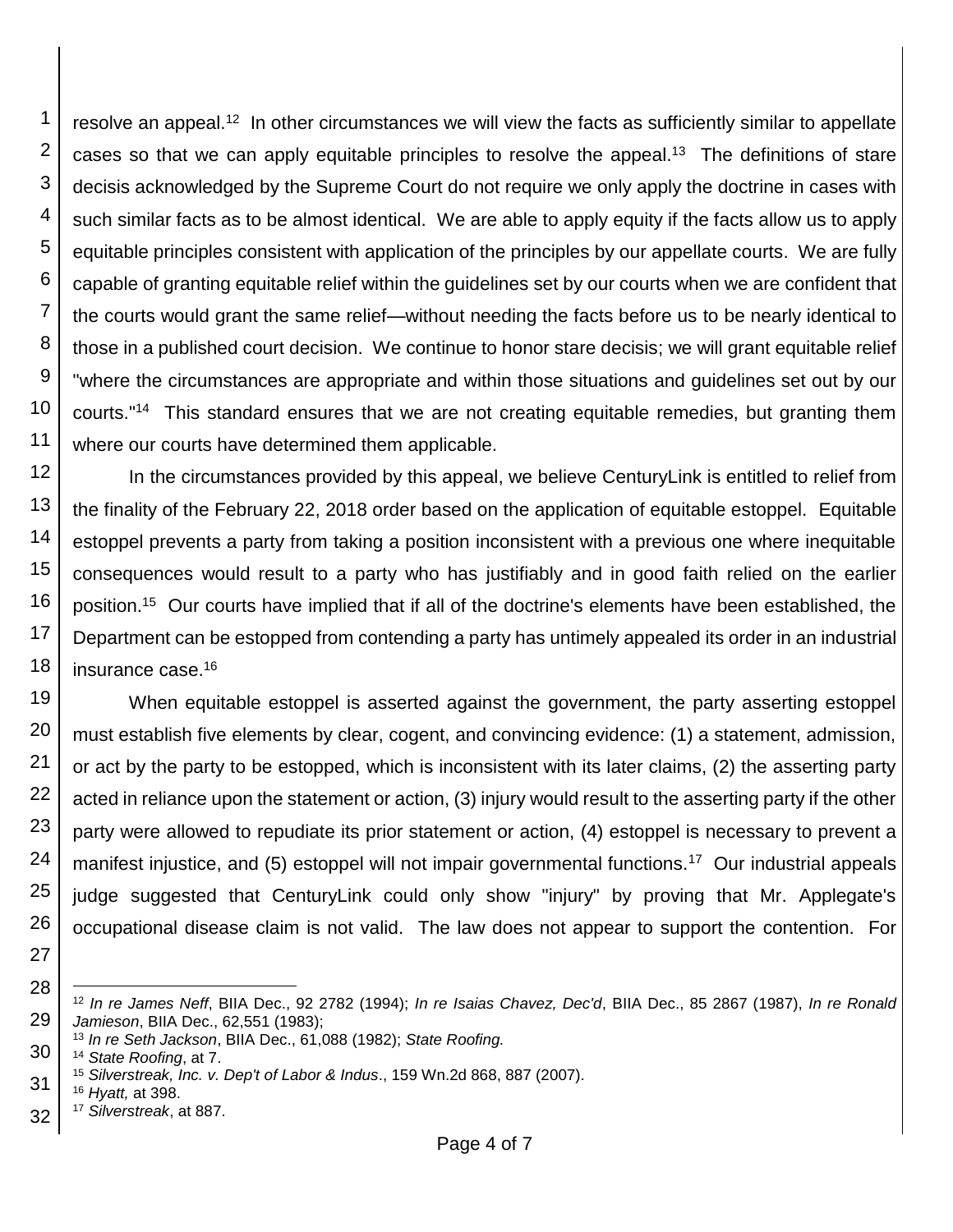1 2 3 estoppel purposes, a party has been injured if it detrimentally changed its positon in reasonable reliance on the government's act;<sup>18</sup> CenturyLink's loss of its right to appeal appears to qualify as such an injury.<sup>19</sup>

4 5 6 7 8 9 10 11 12 We conclude the Department is equitably estopped from contending CenturyLink's appeal of the allowance order is not timely. CenturyLink has established each of the doctrine's elements by clear, cogent, and convincing evidence. In its April 18, 2018 order, the Department expressly advised the parties that they had 60 days from the date they received the order to appeal it. Its terms, by implication, advised them that the Department's February 22, 2018 order was no longer its final order on the issue of claim allowance, and that no party had an obligation, or even a right, to appeal the February 22, 2018 order. In reliance on the Department's April 18, 2018 order, CenturyLink did not file a timely appeal to the Department's February 22, 2018 order and instead filed a timely appeal to the Department's April 18, 2018 order.

13 14 15 16 17 18 19 20 21 22 Our industrial appeals judge suggested that CenturyLink's reliance on the Department's April 18, 2018 affirming order was not reasonable because it "should have known" that the Department issued it without a valid intervening protest. We cannot agree. The suggestion would mean that a party has a duty to investigate the Department's underlying authority to issue a facially valid order in some time frame less than the 60 days set forth in RCW 51.52.050 and RCW 51.52.060 or potentially lose its right to challenge the order. Here, to preserve its appeal rights, it turns out CenturyLink would have had to start its investigation, complete it, and then act on its results, **all within about five business days**. We are aware of no law that suggests claimants and employers possess such an unreasonable duty. Moreover, the existence of such a duty is contrary to the statutorily mandated 60 days.

23 24 25 26 If the equitable estoppel is not applied, CenturyLink will suffer injury in having lost its right to appeal the order allowing the claim. Manifest injustice will result. No evidence has been presented suggesting the exercise of governmental functions will be impaired by the application of estoppel in the circumstance of this claim.

## **4. Conclusion**

27

30

31

l

32

28 29 In contravention of clearly established law, on facts known only to it, the Department issued an unauthorized order affirming claim allowance and setting forth false information about the parties'

<sup>18</sup> *Kramarevcky v. Dep't of Soc. & Health Servs*., 122 Wn.2d 738, 747 (1993).

<sup>19</sup> *In re Robert E Ohman*, Dckt. No. 17 15999 (May 7, 2018).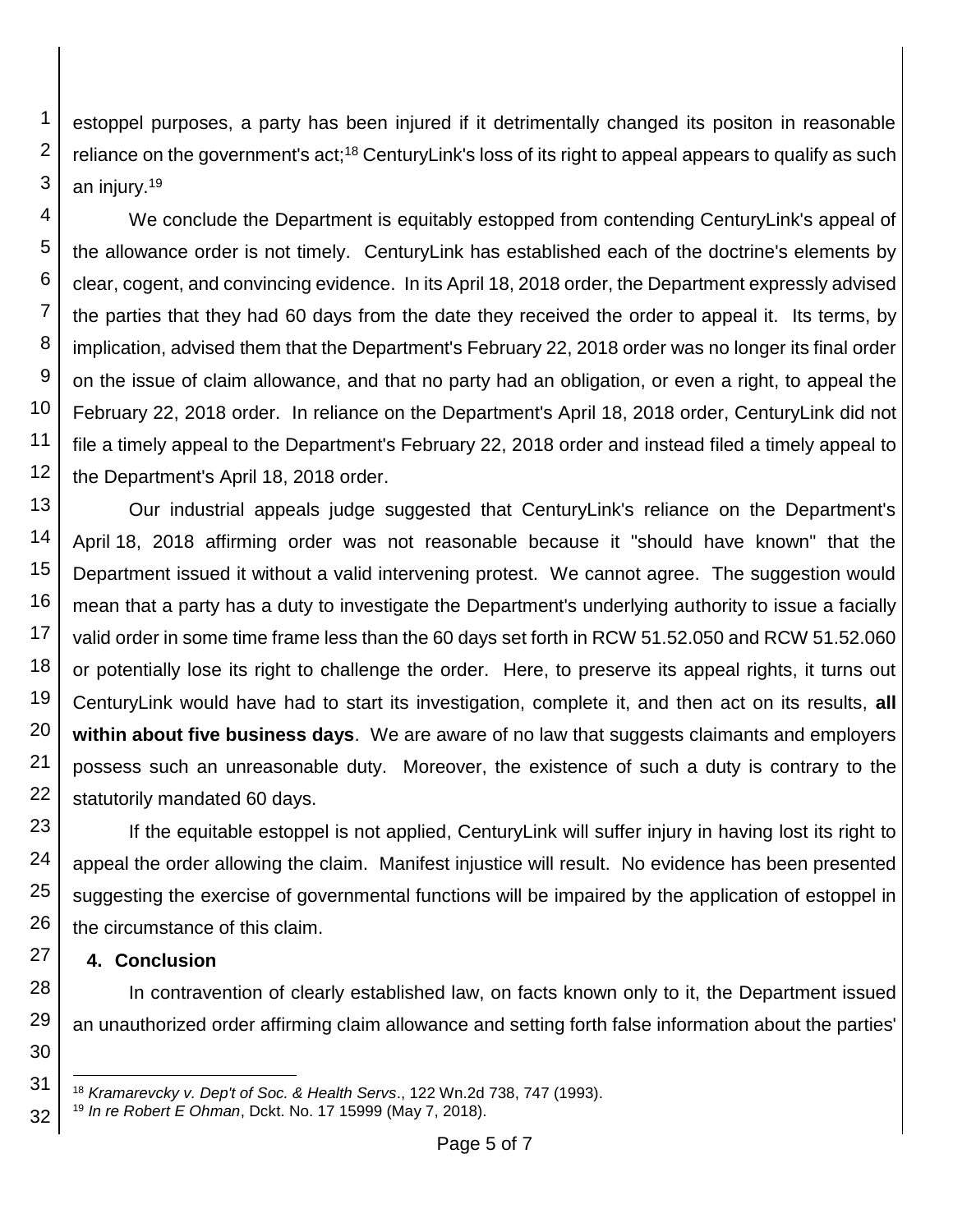appeal rights. The Department is equitably estopped from asserting the decision to allow the claim is final and binding. This appeal is remanded for a hearing on the merits of the February 22, 2018 order.

### **ORDER**

The April 25, 2019 Proposed Decision and Order is vacated. This order vacating is not a final Decision and Order of the Board within the meaning of RCW 51.52.110.

This appeal is remanded to the hearings process, as provided by WAC 263-12-145(5), for further proceedings as indicated by this order. Unless the matter is settled or dismissed, the industrial appeals judge will issue a new Proposed Decision and Order. The new order will contain findings and conclusions as to each contested issue of fact and law. Any party aggrieved by the new Proposed Decision and Order may petition the Board for review, as provided by RCW 51.52.104. Dated: September 13, 2019.

BOARD OF INDUSTRIAL INSURANCE APPEALS<br>
UNIXUS Christopher AMS, Chairperson

SADAL ATTICOLE

S. ENG. Member